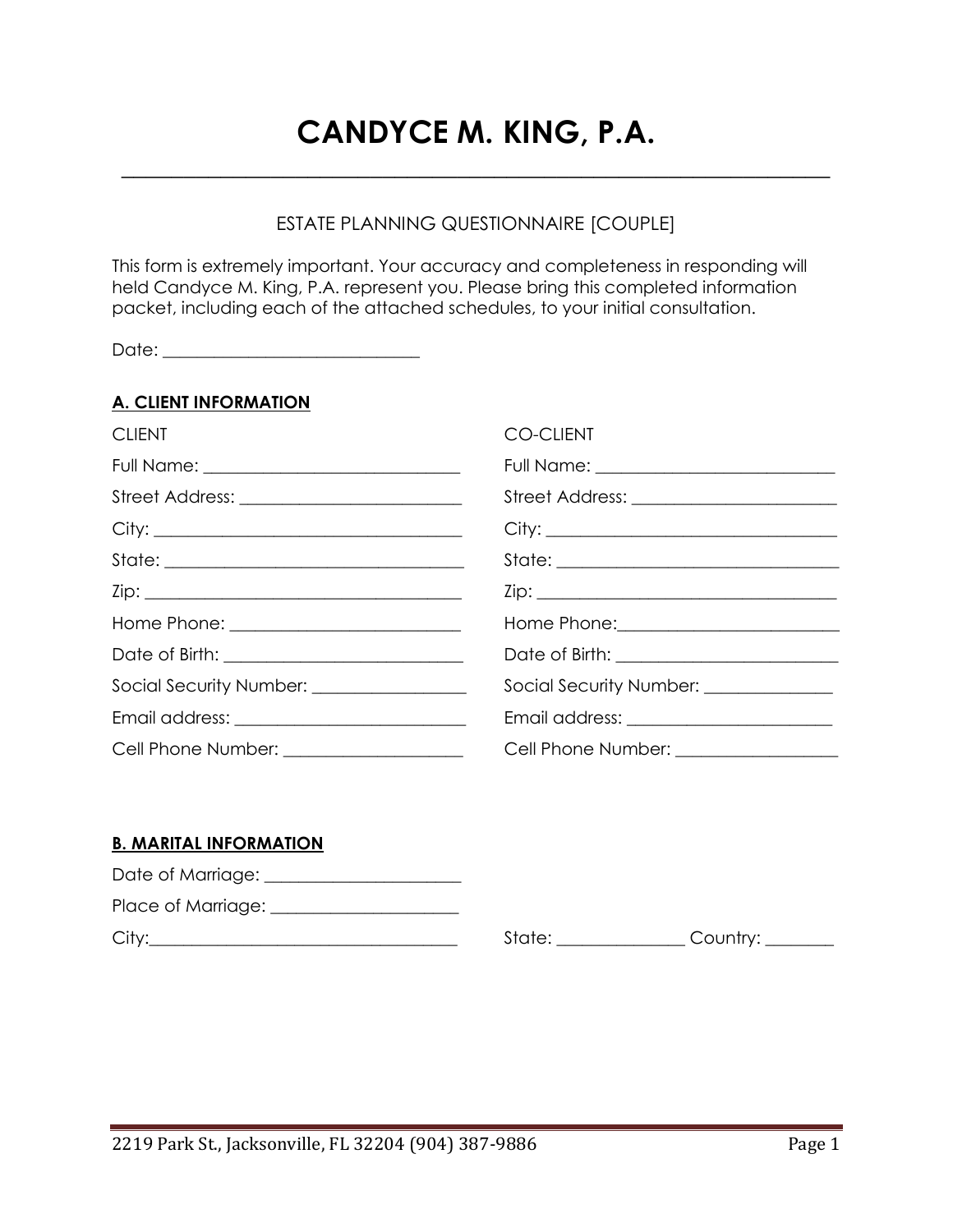**C. CHILDREN** (if applicable, include adult & minor children, as well as any who have predeased you)

| ⊙ Male  | ⊙ Female                                                                           | o Married                             | o Single |  |
|---------|------------------------------------------------------------------------------------|---------------------------------------|----------|--|
|         |                                                                                    |                                       |          |  |
|         |                                                                                    |                                       |          |  |
|         | Home Phone Number: _________________                                               |                                       |          |  |
|         |                                                                                    |                                       |          |  |
|         | Relationship to Client: oNatural Child oAdopted o Stepchild oChild born out of     |                                       |          |  |
| wedlock |                                                                                    |                                       |          |  |
|         | Relationship to Co-Client: oNatural Child oAdopted of Stepchild oChild born out of |                                       |          |  |
|         | wedlock oDeceased If deceased, date of death: __________________________________   |                                       |          |  |
|         |                                                                                    |                                       |          |  |
|         |                                                                                    |                                       |          |  |
| o Male  | <b>Example 5</b> o Female                                                          | ○ Married                             | ○ Single |  |
|         |                                                                                    |                                       |          |  |
|         |                                                                                    |                                       |          |  |
|         | Home Phone Number: _________________                                               | Cell Phone Number: __________________ |          |  |
|         |                                                                                    |                                       |          |  |
|         | Relationship to Client: ○Natural Child ○Adopted ○ Stepchild ○Child born out of     |                                       |          |  |
|         |                                                                                    |                                       |          |  |
|         | Relationship to Co-Client: oNatural Child oAdopted o Stepchild oChild born out of  |                                       |          |  |
|         | wedlock oDeceased If deceased, date of death: __________________________________   |                                       |          |  |
|         |                                                                                    |                                       |          |  |
|         |                                                                                    |                                       |          |  |
| ⊙ Male  | ○ Female                                                                           | ○ Married                             | o Single |  |
|         |                                                                                    |                                       |          |  |
|         |                                                                                    |                                       |          |  |
|         | Home Phone Number: ________________                                                |                                       |          |  |
|         |                                                                                    |                                       |          |  |
|         | Relationship to Client: oNatural Child oAdopted o Stepchild oChild born out of     |                                       |          |  |

wedlock oDeceased If deceased, date of death: \_\_\_\_\_\_\_\_\_\_\_\_\_\_\_\_\_\_\_\_\_\_\_\_\_\_\_\_\_\_\_\_\_\_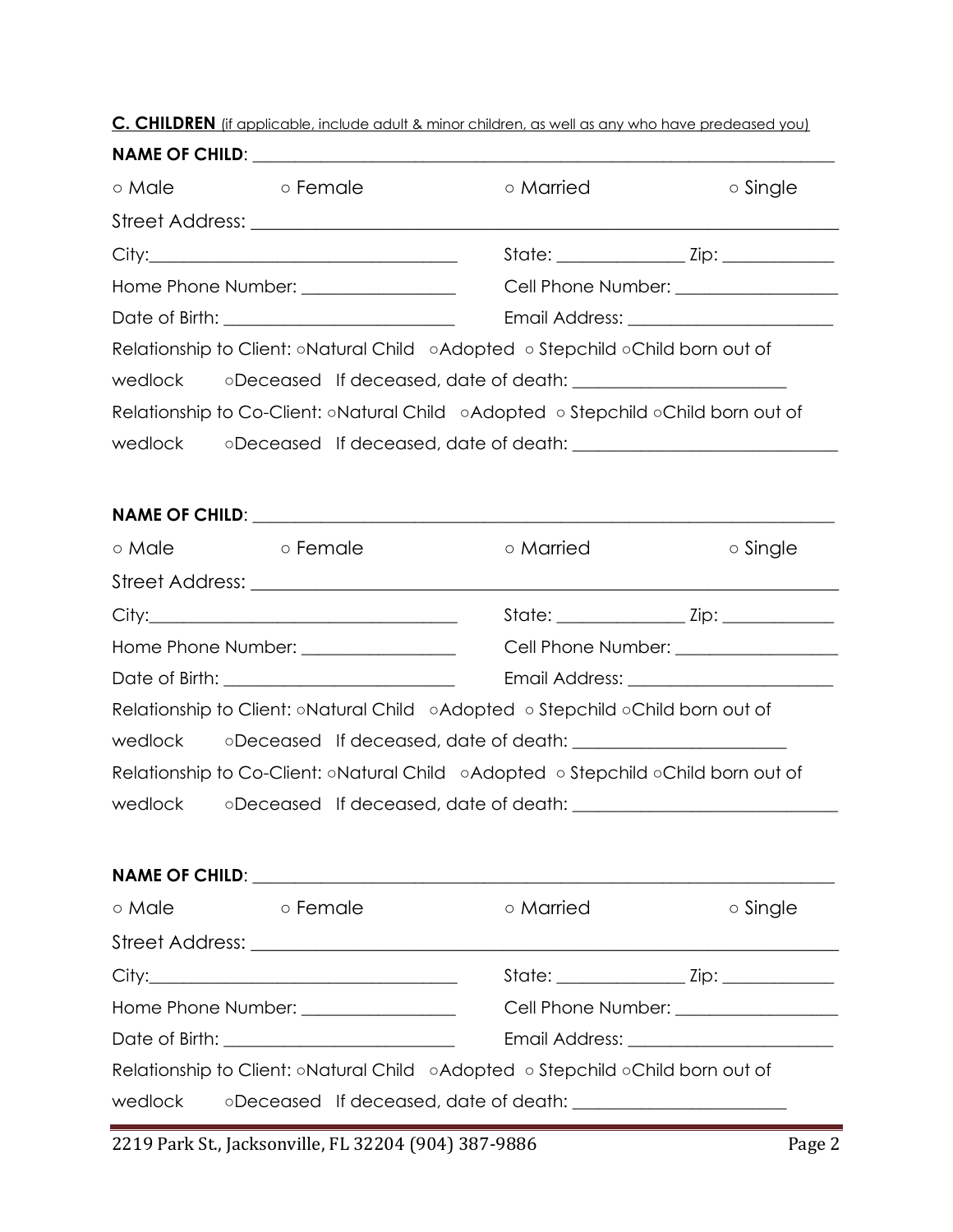Relationship to Co-Client: ○Natural Child ○Adopted ○ Stepchild ○Child born out of wedlock oDeceased If deceased, date of death: \_\_\_\_\_\_\_\_\_\_\_\_\_\_\_\_\_\_\_\_\_\_\_\_\_\_\_\_\_\_\_\_\_\_

| o Male                                          | o Female                                                                          | o Married                    | $\circ$ Single                             |  |  |
|-------------------------------------------------|-----------------------------------------------------------------------------------|------------------------------|--------------------------------------------|--|--|
|                                                 |                                                                                   |                              |                                            |  |  |
|                                                 |                                                                                   |                              |                                            |  |  |
|                                                 | Home Phone Number: Name School and Thomas Mumbers                                 |                              | Cell Phone Number: _________________       |  |  |
|                                                 |                                                                                   |                              |                                            |  |  |
|                                                 | Relationship to Client: oNatural Child oAdopted o Stepchild oChild born out of    |                              |                                            |  |  |
| wedlock                                         |                                                                                   |                              |                                            |  |  |
|                                                 | Relationship to Co-Client: oNatural Child oAdopted o Stepchild oChild born out of |                              |                                            |  |  |
| wedlock                                         |                                                                                   |                              |                                            |  |  |
|                                                 |                                                                                   |                              |                                            |  |  |
| o Yes                                           | Are all of your children in good health?<br>⊙No                                   | with:                        | Do any of your children any problems       |  |  |
| Are any of your children blind?<br>o Yes<br>∘No |                                                                                   | o Yes                        | Serious physical or mental illness?<br>oNo |  |  |
| o Yes                                           | Are any of your children disabled?<br>⊙No                                         | Drug addiction?<br>o Yes     | $\circ$ No                                 |  |  |
| SSDI <sub>s</sub>                               | Are any of your children receiving<br>Supplemental Security Income or             | Alcoholism?<br>o Yes         | oNo                                        |  |  |
| o Yes                                           | oNo                                                                               | Debt Problems/Bankruptcy     |                                            |  |  |
|                                                 | If yes, how much is the child's                                                   | o Yes                        | oNo                                        |  |  |
| monthly payment?                                |                                                                                   | Marital Difficulty?<br>o Yes | oNo                                        |  |  |
| Medicaid or Medicare?                           | Are any of your children receiving                                                |                              |                                            |  |  |

○ Medicaid ○Medicare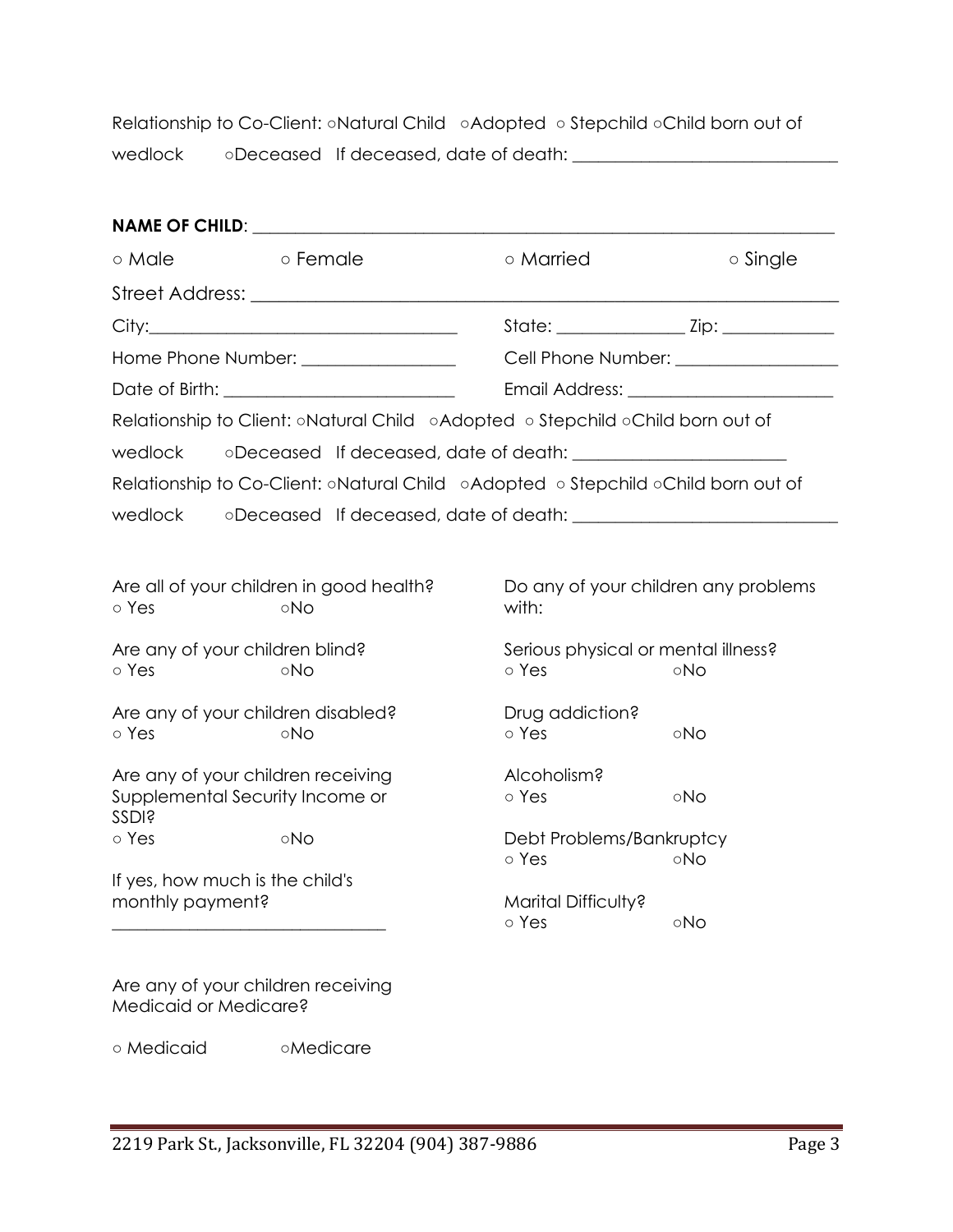If you answered yes above, please list the name and reason for listing that child.

Do any of your children owe you money, or have you made gifts to one or more of your children that you wish to treat as an advancement of their inheritance? If yes, please provide more information: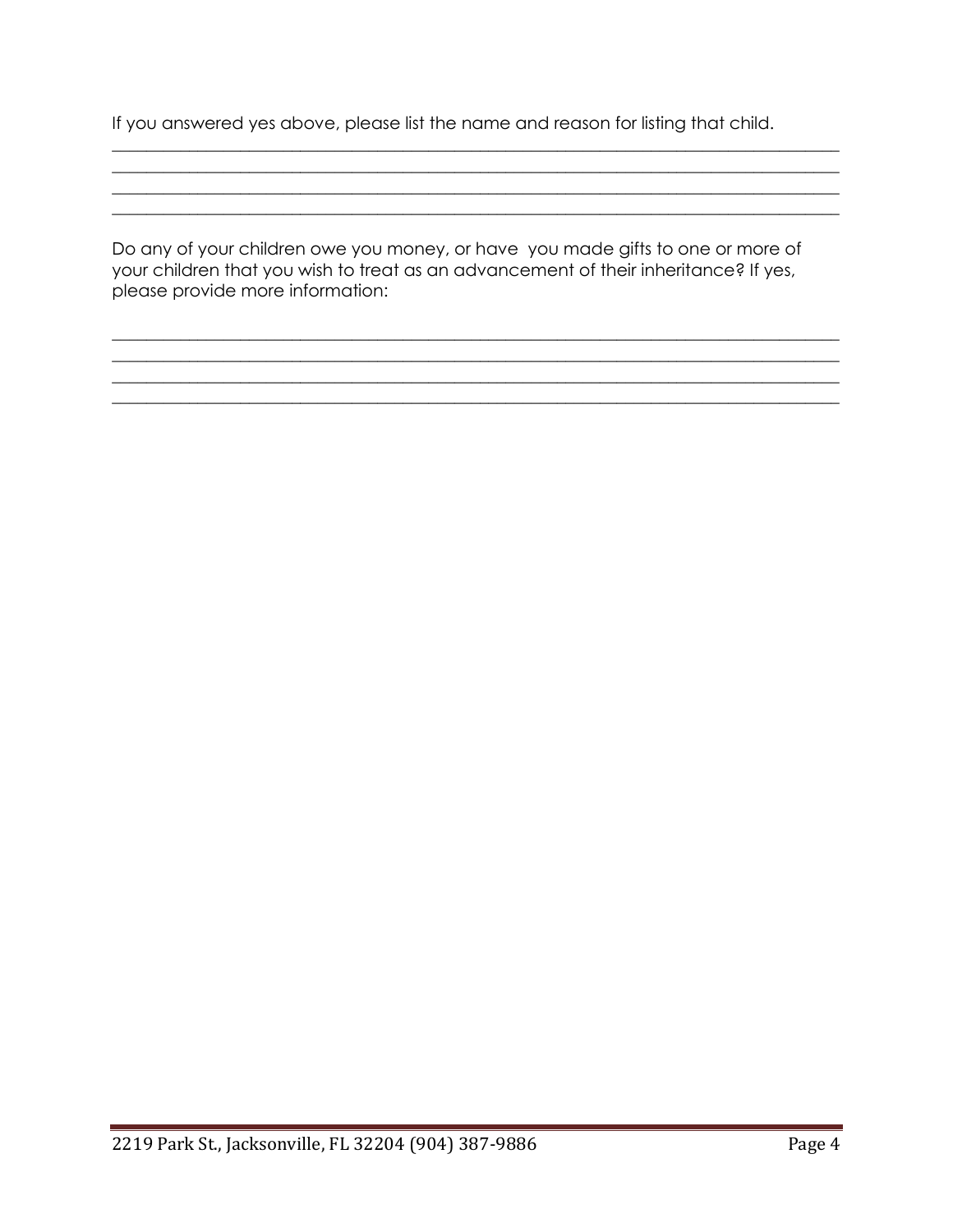# **D. GRANDCHILDREN** (if applicable)

| ⊙ Male | <b>Example 5</b> o Female |                                                                                  |                                         |
|--------|---------------------------|----------------------------------------------------------------------------------|-----------------------------------------|
|        |                           |                                                                                  |                                         |
|        |                           |                                                                                  |                                         |
|        |                           |                                                                                  |                                         |
|        |                           |                                                                                  |                                         |
|        |                           |                                                                                  |                                         |
|        |                           | Is this grandchild a direct descendent (natural or adopted) child of your child? |                                         |
| o Yes  | ∘No                       |                                                                                  |                                         |
|        |                           |                                                                                  |                                         |
|        |                           |                                                                                  |                                         |
| o Male | o Female                  |                                                                                  |                                         |
|        |                           |                                                                                  |                                         |
|        |                           |                                                                                  |                                         |
|        |                           |                                                                                  |                                         |
|        |                           |                                                                                  | Email Address: ________________________ |
|        |                           |                                                                                  |                                         |
|        |                           | Is this grandchild a direct descendent (natural or adopted) child of your child? |                                         |
| o Yes  | ∘No                       |                                                                                  |                                         |
|        |                           |                                                                                  |                                         |
|        |                           |                                                                                  |                                         |
| o Male | o Female                  |                                                                                  |                                         |
|        |                           |                                                                                  |                                         |
|        |                           |                                                                                  |                                         |
|        |                           |                                                                                  |                                         |
|        |                           |                                                                                  |                                         |
|        |                           |                                                                                  |                                         |
|        |                           | Is this grandchild a direct descendent (natural or adopted) child of your child? |                                         |
| ∘ Yes  | ∘No                       |                                                                                  |                                         |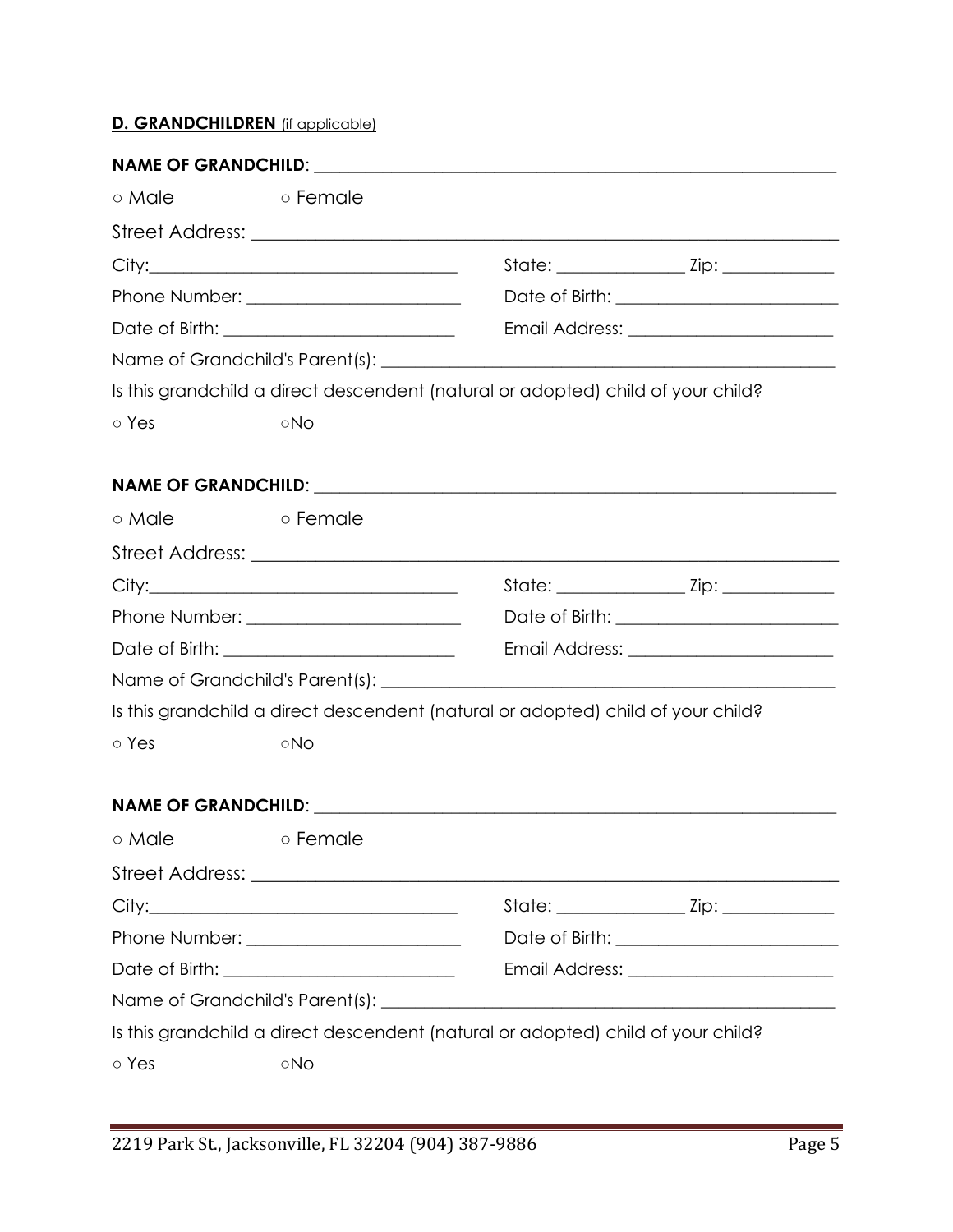| Are all of your grandchildren in good health?                                              |                                                | Do any of your grandchildren have any<br>problems with: |     |
|--------------------------------------------------------------------------------------------|------------------------------------------------|---------------------------------------------------------|-----|
| ∘ Yes                                                                                      | ∘No                                            |                                                         |     |
| Are any of your grandchildren blind?<br>o Yes                                              | ⊙No                                            | Serious physical or mental illness?<br>o Yes            | ∘No |
| o Yes                                                                                      | Are any of your grandchildren disabled?<br>∘No | Drug addiction?<br>o Yes                                | ∘No |
| Are any of your grandchildren receiving<br>Supplemental Security Income or<br><b>SSDI?</b> |                                                | Alcoholism?<br>∘ Yes                                    | ∘No |
| ∘ Yes<br>∘No                                                                               |                                                | Debt Problems/Bankruptcy<br>o Yes                       | ∘No |
| If yes, how much is the grandchild's<br>monthly payment?                                   |                                                | Marital Difficulty?<br>∘ Yes                            | ∘No |

Are any of your grandchildren receiving Medicaid or Medicare?

○ Medicaid ○Medicare

If you answered yes above, please list the name and reason for listing that grandchild.  $\_$  , and the set of the set of the set of the set of the set of the set of the set of the set of the set of the set of the set of the set of the set of the set of the set of the set of the set of the set of the set of th

 $\_$  , and the set of the set of the set of the set of the set of the set of the set of the set of the set of the set of the set of the set of the set of the set of the set of the set of the set of the set of the set of th  $\_$  , and the set of the set of the set of the set of the set of the set of the set of the set of the set of the set of the set of the set of the set of the set of the set of the set of the set of the set of the set of th  $\_$  , and the set of the set of the set of the set of the set of the set of the set of the set of the set of the set of the set of the set of the set of the set of the set of the set of the set of the set of the set of th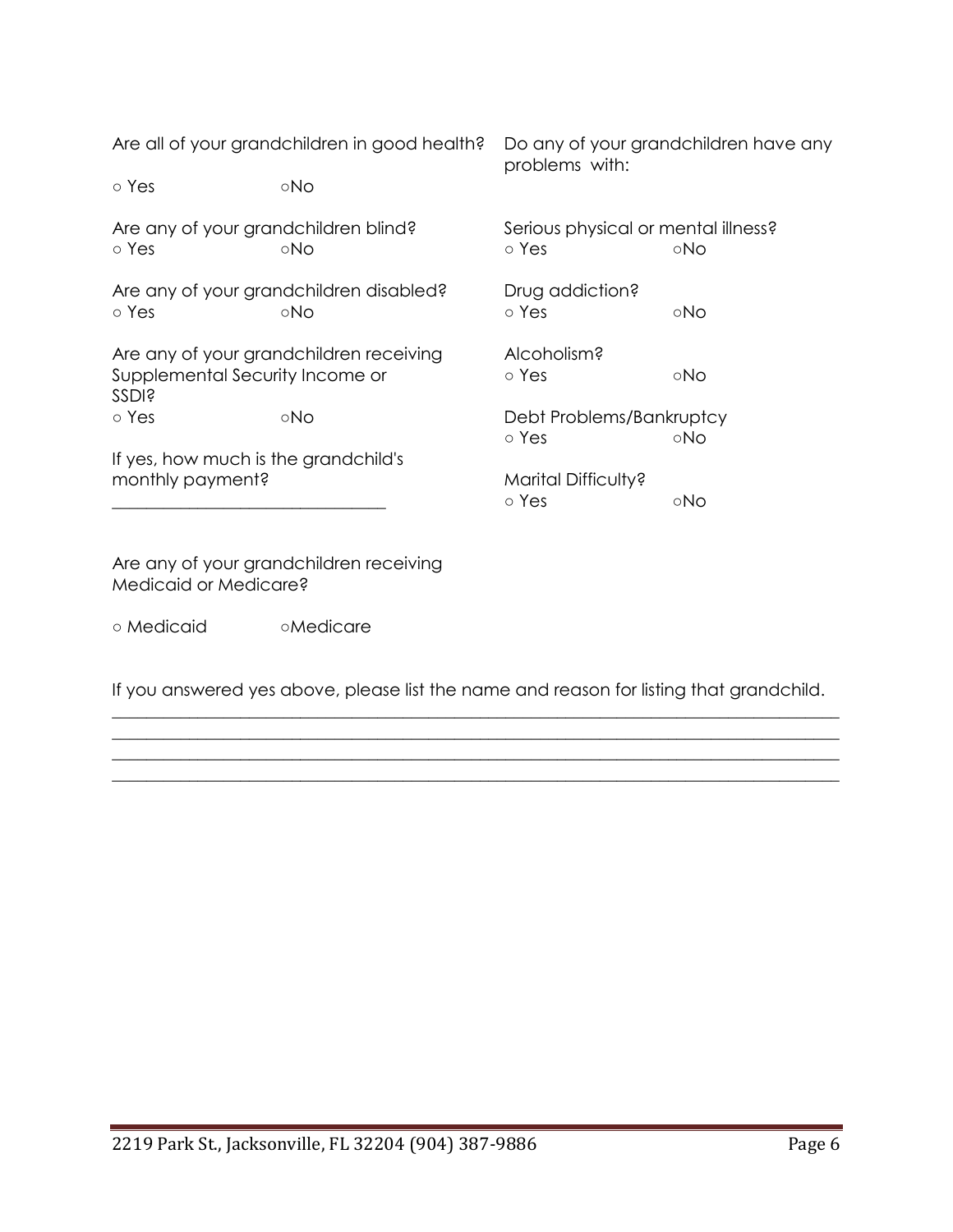## **F. LONG TERM CARE INSURANCE**

|    | Do you have Long Term Care Insurance?<br>If yes, please provide a copy of the policy.                                                                                                                                  | o Yes | ∘No   |     |
|----|------------------------------------------------------------------------------------------------------------------------------------------------------------------------------------------------------------------------|-------|-------|-----|
|    | <b>G. MISCELLANEOUS</b>                                                                                                                                                                                                |       |       |     |
|    | 1. Do you have any legal issues I should be aware of?<br>If yes, please explain:                                                                                                                                       |       | o Yes | ⊙No |
|    | 2. Where do you store your important papers?                                                                                                                                                                           |       |       |     |
| 3. | Do you have a Safe Deposit Box?<br>If yes, indicate the name and address of the bank:                                                                                                                                  |       | o Yes | ∘No |
|    |                                                                                                                                                                                                                        |       |       |     |
| 4. | Have you prepaid your burial and funeral arrangements? o Yes<br>If yes, please provide copies of your cemetery deed & funeral contract.<br>5. Are there any difficult family dynamics that could impact your planning? |       |       | ∘No |
|    | If yes, please provide more information:                                                                                                                                                                               |       | o Yes | ∘No |
|    | 6. Are you a contributor to a 529 Plan?                                                                                                                                                                                |       | o Yes | ∘No |
|    | If yes, please attach a statement of the 529 account.                                                                                                                                                                  |       |       |     |
|    | 7. Does anyone in your immediate or extended family have special needs issues                                                                                                                                          |       |       |     |
|    | (including any spouses of your children)?<br>If yes, name and relationship of disabled family member:                                                                                                                  |       | ⊙ Yes | ∘No |

## **I. CERTIFICATION**

The undersigned hereby represents to Candyce M. King, P.A. that the information contained in this questionnaire (including the attached schedules) is accurate & complete, and that the undersigned understands that the law firm will rely on this information. If the information contained herein is inaccurate or incomplete, the recommendations made by Candyce M. King, P.A. may not be appropriate.

\_\_\_\_\_\_\_\_\_\_\_\_\_\_\_\_\_\_\_\_\_\_\_\_\_\_\_\_\_\_\_\_\_\_\_\_\_\_\_\_\_\_\_\_\_\_\_\_\_\_\_\_\_\_\_\_\_\_\_\_\_\_\_\_\_\_\_\_\_\_\_\_\_\_\_\_\_\_\_\_\_

| Signature of Client    | Date |
|------------------------|------|
| Signature of Co-Client | Date |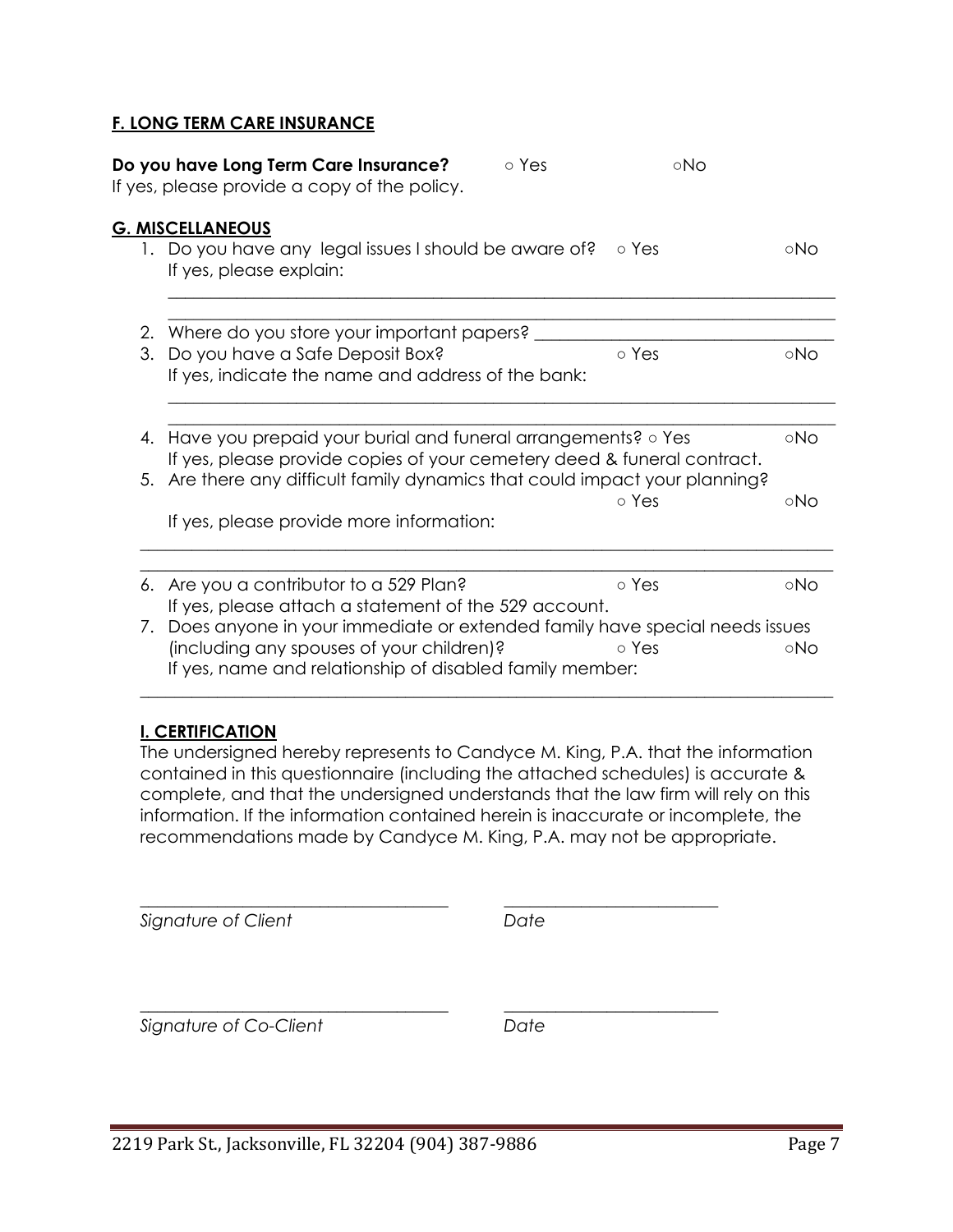# **SCHEDULE 1: ASSETS & RESOURCES**

# **A. REAL ESTATE**

Please provide copies of deeds & most recent tax bills

| Description/Location | Cost (Basis)                     | <b>Market Value</b> | Mortgage<br><b>Balance</b> | <b>How Title</b><br><b>Held</b> |
|----------------------|----------------------------------|---------------------|----------------------------|---------------------------------|
| Ex. 123 Main Street  | \$100,000<br>(purchase<br>price) | \$250,000.00        | \$75,000.00                | Joint tenant                    |
|                      |                                  |                     |                            |                                 |
|                      |                                  |                     |                            |                                 |
|                      |                                  |                     |                            |                                 |
|                      |                                  |                     |                            |                                 |

## **B. CASH & BANK ACCOUNTS (CDs, Checking, Savings, etc.)**

Please provide copies of most recent statements.

| Name of Bank   Account No. | Type of<br>Account | <b>Balance/Value</b> | How Title Held |
|----------------------------|--------------------|----------------------|----------------|
|                            |                    |                      |                |
|                            |                    |                      |                |
|                            |                    |                      |                |
|                            |                    |                      |                |
|                            |                    |                      |                |

# **C. SECURITIES (Bonds, Marketable Securities, etc.)**

Please provide copies of most recent statements.

| Name of<br>Company | Type of<br>Security | #<br>Shares/Face<br>Value | Cost | Current<br>Value | How Title<br>Held |
|--------------------|---------------------|---------------------------|------|------------------|-------------------|
|                    |                     |                           |      |                  |                   |
|                    |                     |                           |      |                  |                   |
|                    |                     |                           |      |                  |                   |

# **D. RETIREMENT ACCOUNTS (IRAs, Annuities, Keoghs, etc.)**

Please provide copies of most recent statements & beneficiary designations.

| Name of<br>Institution | Account<br>No. | Owner | Beneficiary | Date Est. | Current<br>Value |
|------------------------|----------------|-------|-------------|-----------|------------------|
|                        |                |       |             |           |                  |
|                        |                |       |             |           |                  |
|                        |                |       |             |           |                  |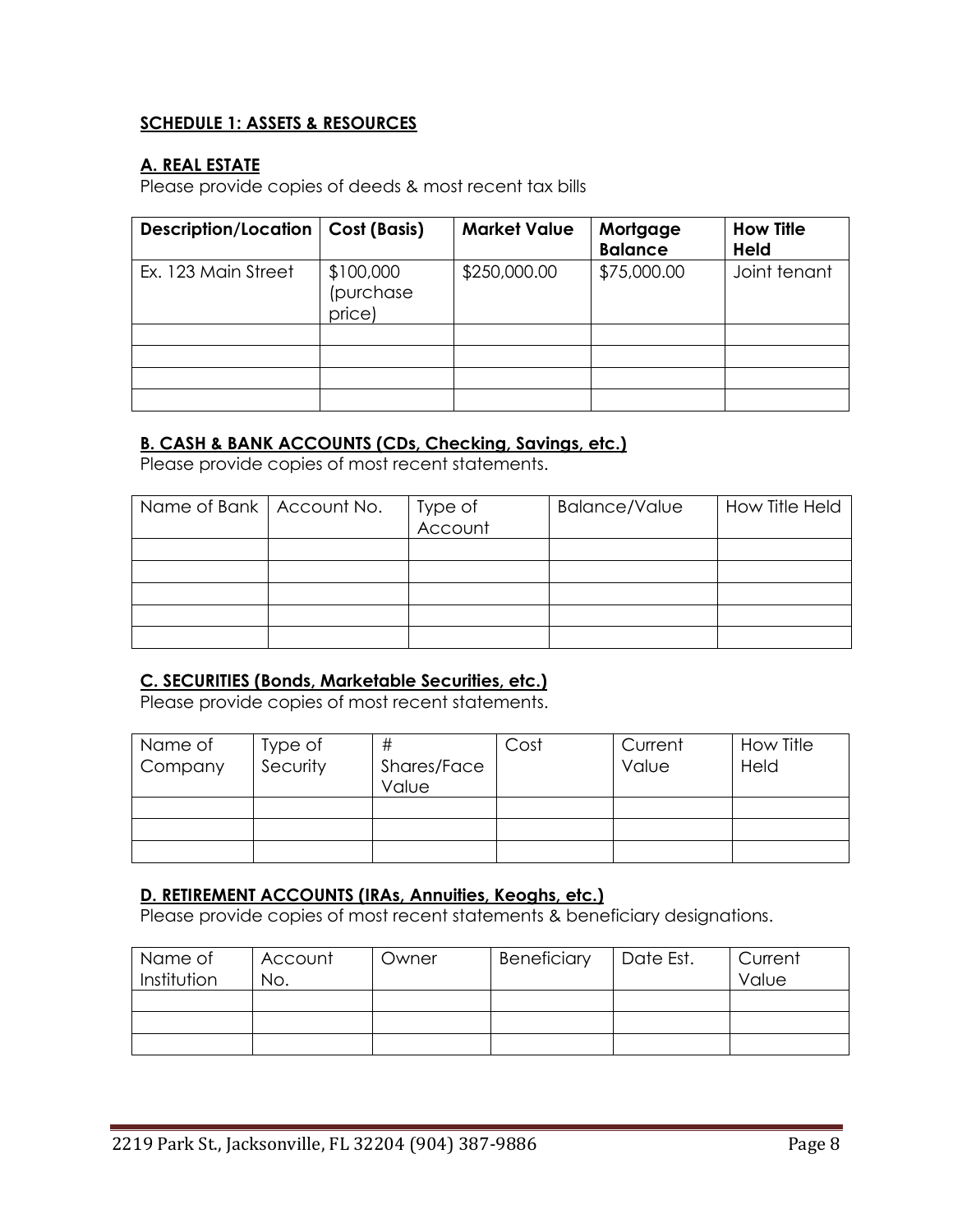## **E. LIFE INSURANCE (Whole Life, Term, Endowment, etc.)**

| Please provide copies of most recent statements & beneficially designations. |         |       |             |           |         |
|------------------------------------------------------------------------------|---------|-------|-------------|-----------|---------|
| Name of                                                                      | Account | Owner | Beneficiary | Date Est. | Current |
| Institution                                                                  | No.     |       |             |           | Value   |
|                                                                              |         |       |             |           |         |
|                                                                              |         |       |             |           |         |
|                                                                              |         |       |             |           |         |
|                                                                              |         |       |             |           |         |

Please provide copies of most recent statements & beneficiary designations.

## **F. PERSONAL PROPERTY**

|                     | Market Value & Item | How Title Held |
|---------------------|---------------------|----------------|
| Home Furnishings    |                     |                |
| Cars/RV/Board, Etc. |                     |                |
| Cars/RV/Board       |                     |                |
| Cars/RV/Board       |                     |                |
| Jewelry, Furs, Etc. |                     |                |
| Other               |                     |                |
| Other               |                     |                |

# **G. RIGHTS OR INTERESTS IN TRUSTS, ESTATES OR PROSPECTIVE INHERITANCES**

Briefly describe or give the name of any Trust in which you have an interest, or the person who is the source of the inheritance and what you expect to receive. Please provide a copy of the Will or Trust which creates the interest, if available. If not, please advise if and how we may obtain a copy.

 $\_$  , and the set of the set of the set of the set of the set of the set of the set of the set of the set of the set of the set of the set of the set of the set of the set of the set of the set of the set of the set of th  $\_$  , and the set of the set of the set of the set of the set of the set of the set of the set of the set of the set of the set of the set of the set of the set of the set of the set of the set of the set of the set of th  $\_$  , and the set of the set of the set of the set of the set of the set of the set of the set of the set of the set of the set of the set of the set of the set of the set of the set of the set of the set of the set of th  $\_$  , and the set of the set of the set of the set of the set of the set of the set of the set of the set of the set of the set of the set of the set of the set of the set of the set of the set of the set of the set of th

## **H. BUSINESS INTERESTS**

If either client has an ownership in any business (whether sole proprietorship, corporation or partnership), please provide additional information regarding the nature of the interest and value of the business interest. If there are any business documents (such as Buy-Sell Agreements, Stock Certificates, etc.), please provide copies.

\_\_\_\_\_\_\_\_\_\_\_\_\_\_\_\_\_\_\_\_\_\_\_\_\_\_\_\_\_\_\_\_\_\_\_\_\_\_\_\_\_\_\_\_\_\_\_\_\_\_\_\_\_\_\_\_\_\_\_\_\_\_\_\_\_\_\_\_\_\_\_\_\_\_\_\_\_\_\_\_\_\_\_\_\_  $\_$  , and the set of the set of the set of the set of the set of the set of the set of the set of the set of the set of the set of the set of the set of the set of the set of the set of the set of the set of the set of th \_\_\_\_\_\_\_\_\_\_\_\_\_\_\_\_\_\_\_\_\_\_\_\_\_\_\_\_\_\_\_\_\_\_\_\_\_\_\_\_\_\_\_\_\_\_\_\_\_\_\_\_\_\_\_\_\_\_\_\_\_\_\_\_\_\_\_\_\_\_\_\_\_\_\_\_\_\_\_\_\_\_\_\_\_  $\_$  , and the set of the set of the set of the set of the set of the set of the set of the set of the set of the set of the set of the set of the set of the set of the set of the set of the set of the set of the set of th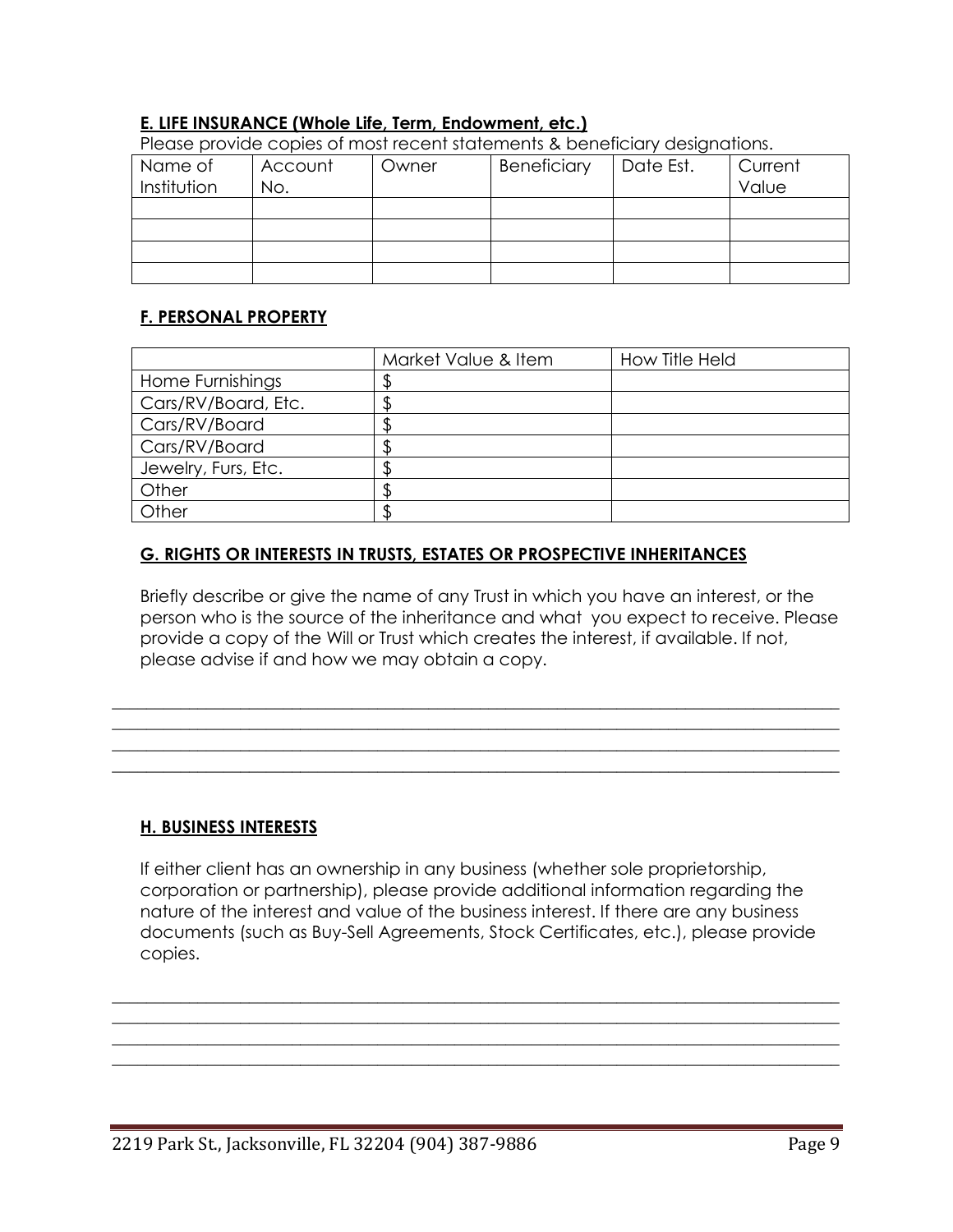# **I. MISCELLANEOUS**

If either client has property interests not described above, please explain the nature of the interests and the estimated value of each.

 $\mathcal{L}_\mathcal{L} = \{ \mathcal{L}_\mathcal{L} = \{ \mathcal{L}_\mathcal{L} = \{ \mathcal{L}_\mathcal{L} = \{ \mathcal{L}_\mathcal{L} = \{ \mathcal{L}_\mathcal{L} = \{ \mathcal{L}_\mathcal{L} = \{ \mathcal{L}_\mathcal{L} = \{ \mathcal{L}_\mathcal{L} = \{ \mathcal{L}_\mathcal{L} = \{ \mathcal{L}_\mathcal{L} = \{ \mathcal{L}_\mathcal{L} = \{ \mathcal{L}_\mathcal{L} = \{ \mathcal{L}_\mathcal{L} = \{ \mathcal{L}_\mathcal{$ 

 $\_$  , and the set of the set of the set of the set of the set of the set of the set of the set of the set of the set of the set of the set of the set of the set of the set of the set of the set of the set of the set of th

 $\_$  , and the set of the set of the set of the set of the set of the set of the set of the set of the set of the set of the set of the set of the set of the set of the set of the set of the set of the set of the set of th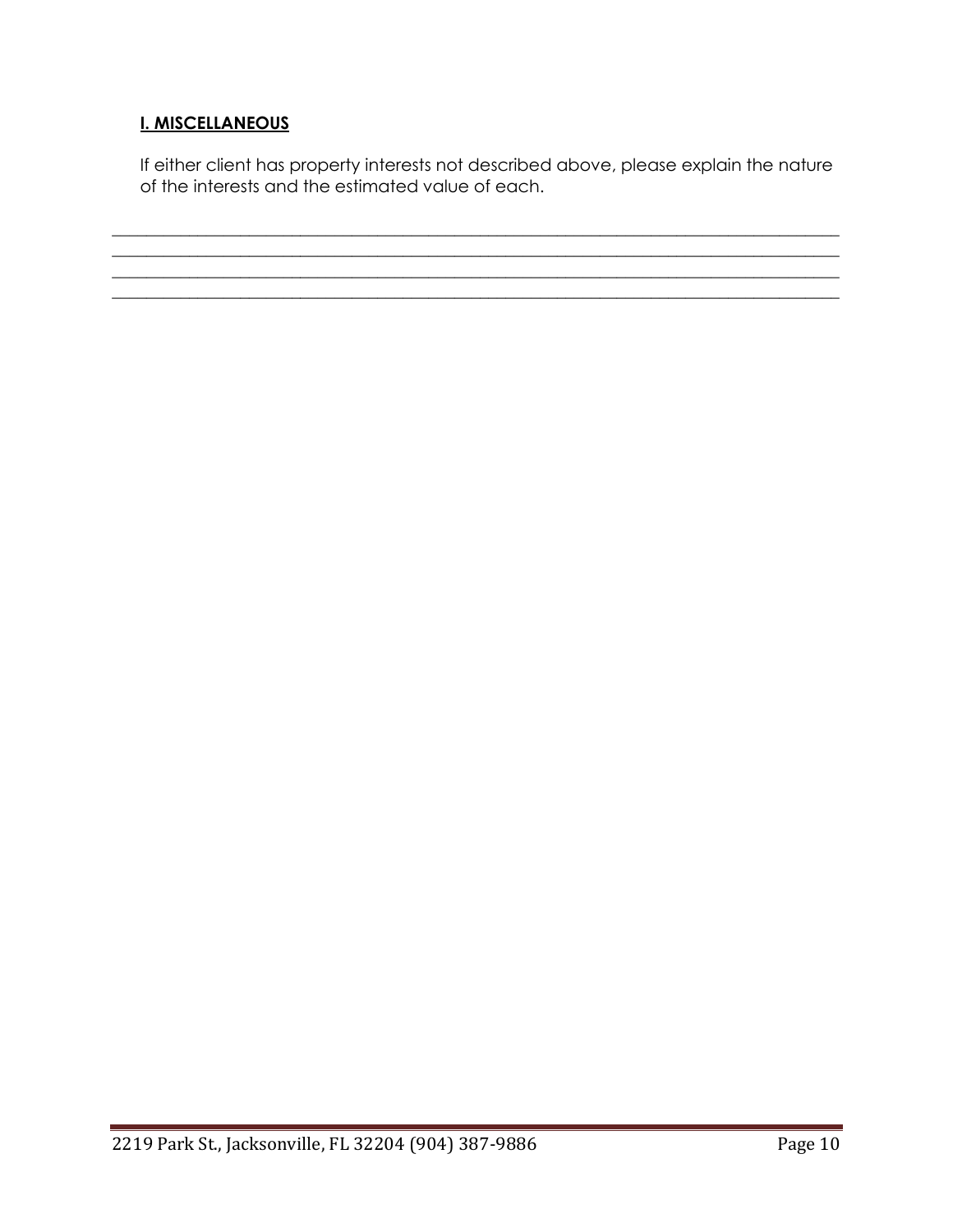## **SCHEDULE 2. - SELECTING BENEFICIARIES**

Please note that we will spend time during our first meeting completing Schedule 2 and Schedule 3. However, you may want to review your existing documents (if any) and the following choices of beneficiaries & fiduciaries in preparation for our meeting.

In general, to whom and how do you want your property distributed upon your death? Think about your family members, friends, former benefactors, and charities, such as public benefit nonprofit organizations, education or religious organizations. Are there certain items of personal property that should pass to designated individuals? Are there specific charities or individuals that you intend to leave a gift? Are some selected beneficiaries going to require a Trustee to manage their fund on their behalf?

# **Please note any difference between spousal wishes**.

| A. First-choice beneficiaries: Spouse oChildren<br>○Spouse & Children ○Other                                   |
|----------------------------------------------------------------------------------------------------------------|
| B. Second-choice beneficiaries: Spouse Children Spouse & Children Other                                        |
| C. Third-choice beneficiaries: $\circ$ Spouse $\circ$ $\circ$ Children $\circ$ Spouse & Children $\circ$ Other |
| D. Any specific disposition of your residence?                                                                 |
| E. Any specific gifts of special articles, such as art or jewelry?                                             |
| F. Any specific disposition of other household and/or personal effects?                                        |
| G. Other information you think is important to your estate planning:                                           |
|                                                                                                                |